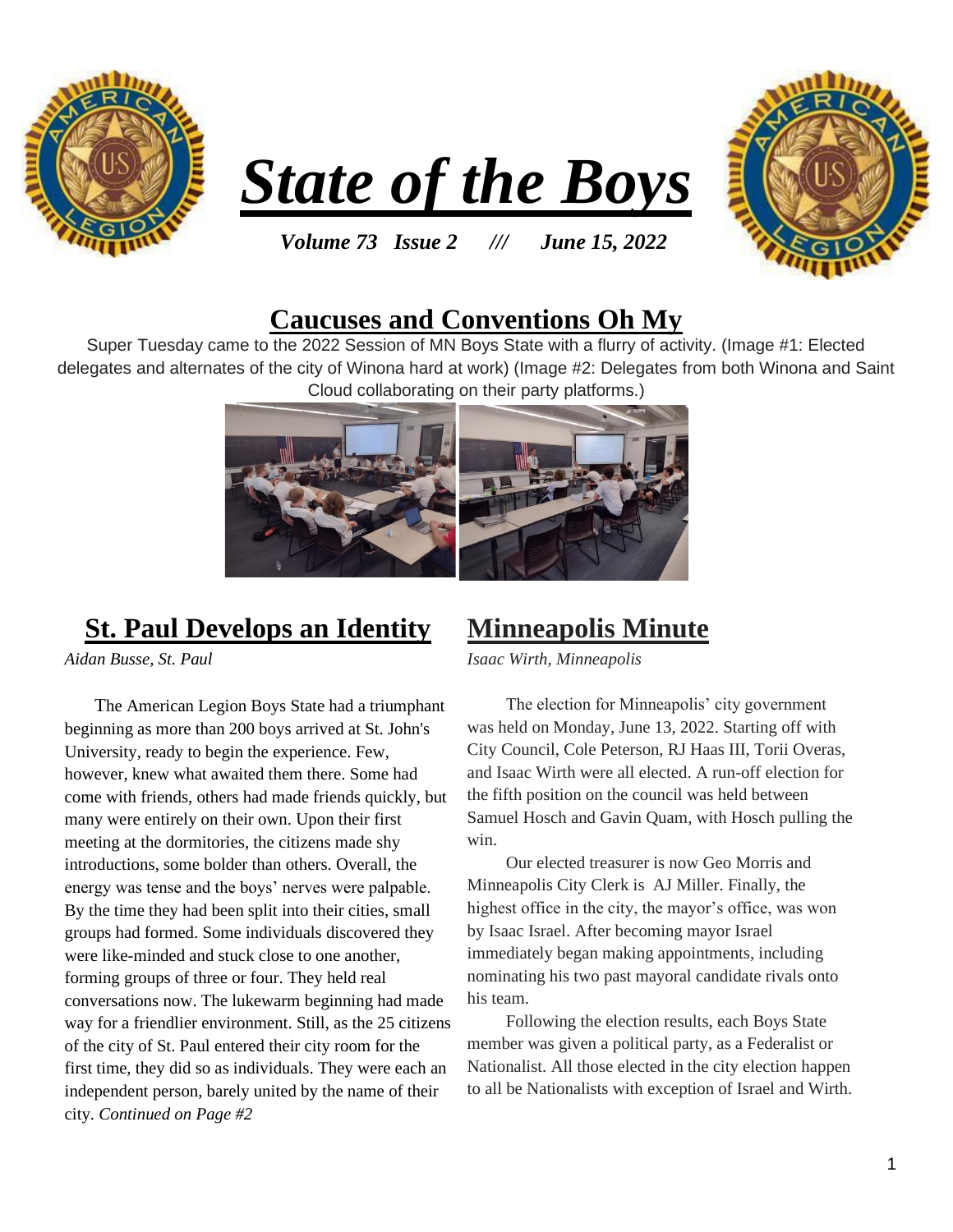Those who had formed groups sat together. Those who hadn't sat far from one another. After some time, the back two rows of seats were completely filled and the initial buzz of conversation died away leaving the room in silence. The councilors decided it was time to break the ice. They asked a simple question—what is each citizen's favorite breakfast food was. This simple question was the key to unlocking something great. It all started when one St. Paul delegate responded that his favorite cereal was Cinnamon Toast Crunch and was met with resounding agreement. The ice was broken. The citizens had found common ground in cereal. Some time later, after being educated on the Parliamentary Procedure, after electing a City Clerk, and after setting up their sports teams, the city of St. Paul made its first ordinance: that Cinnamon Toast Crunch would be the city's official breakfast cereal. It didn't stop there. For the rest of the evening, the delegates decided on a city anthem, a mascot, an official dance, and more. They built traditions from the ground up. Yes, this was all done for fun, but it was also extremely important. The city of St. Paul created an identity for itself. The citizens, strangers to one another, found common ground and founded the symbols of their city upon it. St. Paul is more than just a name now. It means something to its citizens and, with city elections, party divisions, and more political strain on the horizon this meaning, this identity, will become more important than ever. Yesterday 25 individuals may have entered that city room, but they left as the city of St. Paul.



# **Duluth Scoop: Early Unrest in Zenith City?**

*Austin Clennon, Duluth*

 After making quick work of his campaigning, it's no surprise to anyone that Will Spargo was elected mayor of Duluth. He has made impressive headway in his first couple of days, but his methods of leadership have left the delegates of Duluth unsatisfied. Some are saying he and his city council have methodically edged out the voice of the people, while others are sitting idly by. While Mayor Spargo holds office as of right now, he plans to move on to county or state office. Things move fast in Boys State, so these upset delegates may have a chance to change things, and soon**.** 

## **Rochester Column**

*George Peltier, Rochester*

City elections were all very close races yesterday. In Rochester, a committee was chosen to determine the election rules as they saw fit. The results were that mayoral candidates had 1 minute 30 seconds of speaking time, all councilmen and treasurer positions were allowed a minute of speaking time, and votes were announced by the city clerk. The city clerk(Emmett Wolf) was announced as our mayor. He decided to use a weak mayoral system to give more voice to his constituents in the council. Then all the city council members and the mayor focused on appointments and vacated/ unfilled positions in the city. The mayor and councilmen voted on appointments blindly in front of the city. Appointments were volunteer-based and then voted. Candidates had 30 seconds to quickly pitch why they were fit for the position. Tonight there will be party county elections for state nominations.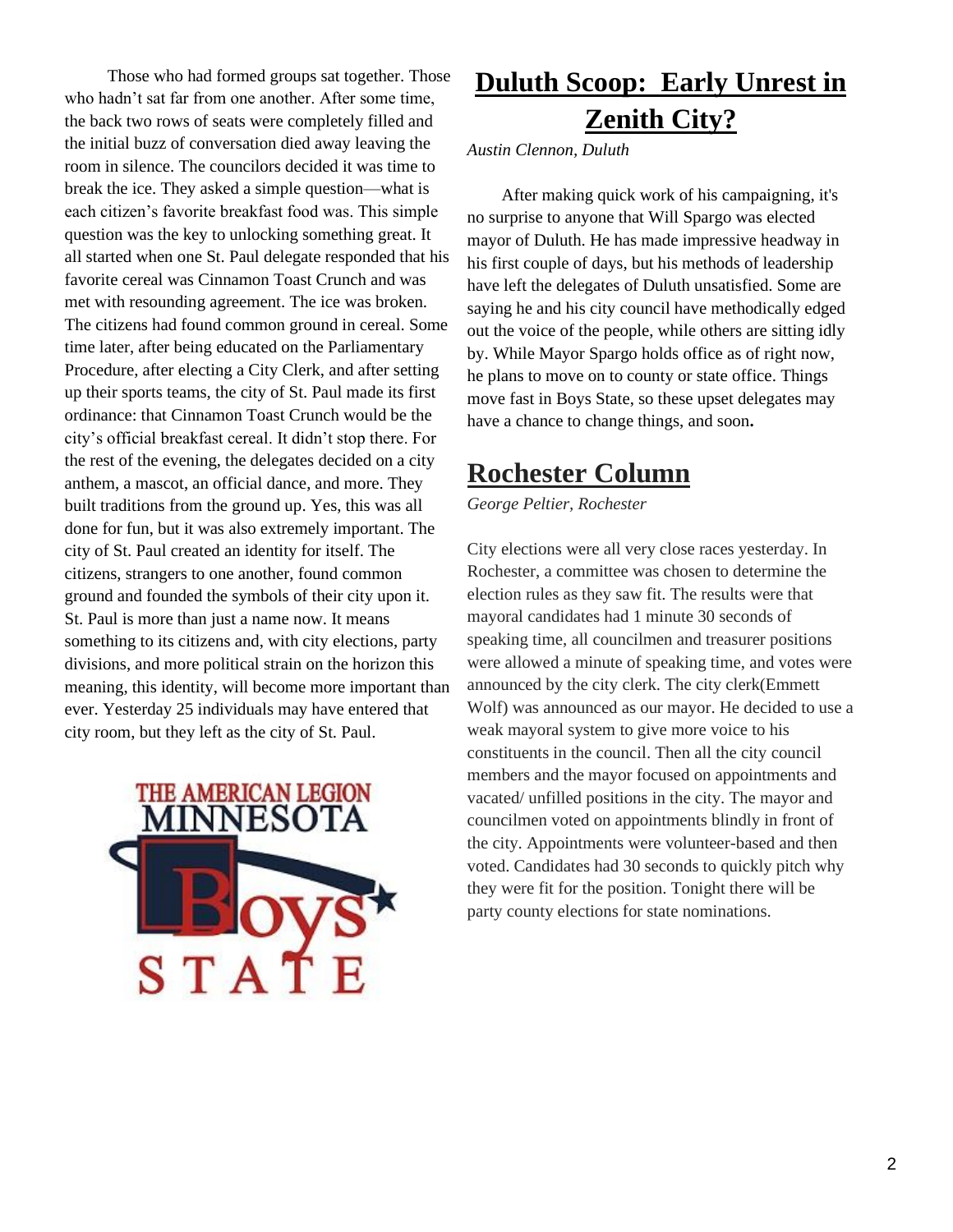# **Another Day in St. Cloud**

*Eric Chen, St. Cloud*

 It's Day 2 of Boys State, and the political game is heating up in St. Cloud. As promised in yesterday's article, we have the results of yesterday's elections. In the highly heated mayoral race, Ben Ertl was successful in his campaign for mayor of St. Cloud. Along with him, members of the city council were also elected, including Michael Rascher, Matthew Scherber, Buay Koak, Eric Chen, and Val Coppo.



(Ben Ertl, Mayor of St. Cloud)

Also on the topic of politics, political parties were initiated at Boys State today. Similar to the real United States, there are two political parties present. However, instead of the Republicans and the Democrats, Boys State has the Nationalists and the Federalists. Students today met with other members of their respective political parties and discussed which issues their parties wanted to stand for. These include standings on real-world issues like gun control and crime rates, as well as Boys State issues like the abolition of calisthenics. *Continued on Page #4*



(The members of the St. Cloud Nationalist party gathering to discuss their planks.)



#### **Duluth Campaigning Off to a Bang!**

*Austin Clennon, Duluth*

 When people say that Boys State goes by fast, they certainly aren't kidding. Having arrived just yesterday, the delegates of Duluth are already hard at work building their campaigns for tonight's city elections. These candidates have been hustling around making some great first impressions and establishing connections with their peers. Though nobody knows for sure who will win these elections, I think it's safe to say that the great city of Duluth is in good hands.

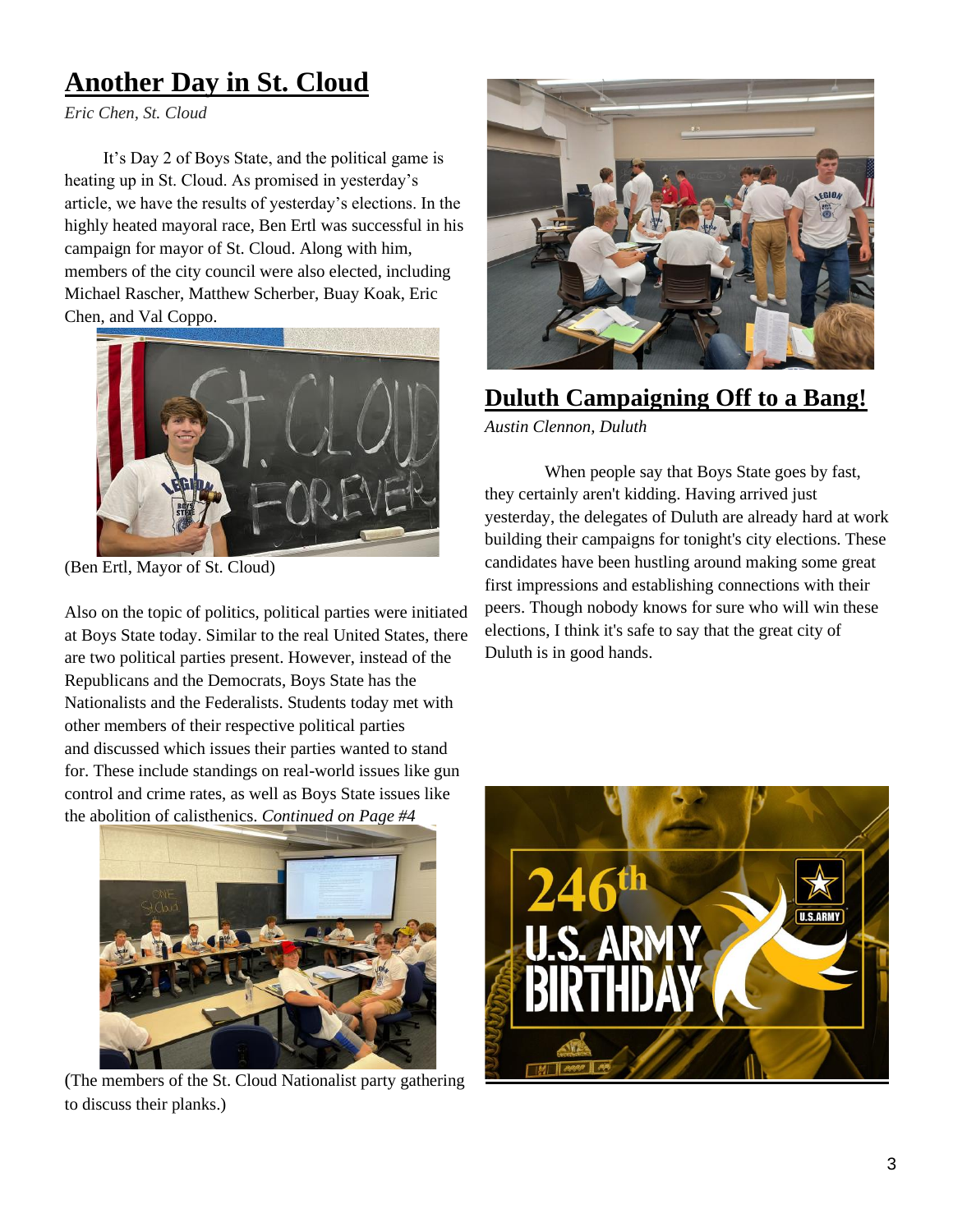The students will be running for county and state positions tomorrow. Things will get extremely heated when the entirety of Boys State has to compete for governor, lieutenant governor, and other executive positions. Stay tuned!

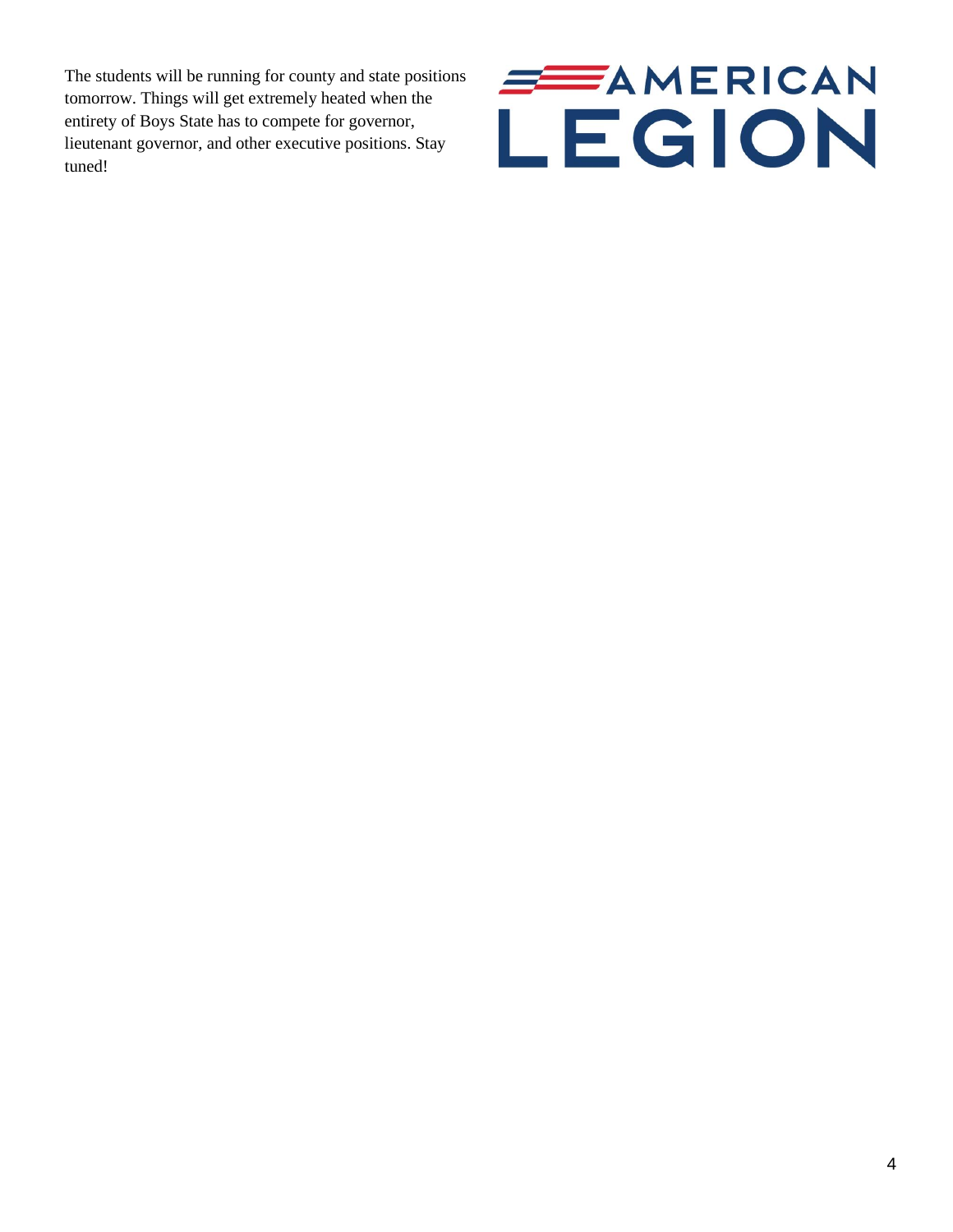# **A Newcomer Arises**

 With city caucuses and county conventions well underway, a clearer picture of what Rock County will be is taking shape. As new ideas have arisen, so have new politicians. Newcomer Nathaniel Janssen was elected chairman of the Federalist Party at the city and county level and has quickly assembled a passionate following. With state elections just around the corner and Rock County rallying behind him, he looks to be a prime candidate for the state office of his choosing.



## **Flag Retirement**

*Reece Sundberg, St. Cloud*

 On Tuesday, June 14, 2022, we as Minnesota Boys State 2022 took some time out of our day, and recognized what the proper procedures and relegations were for retiring the American Flag while following all of the rules of the Flag Code and being respectful and honoring our current and fallen soldiers. The informational group that came in today called themselves "40 and 8." You might think that this was kind of an odd name to call themselves. But you couldn't be further from the truth. The reason they call themselves this is that, during wartimes in France in World War 1, otherwise known as the Great War, American soldiers were transported to their locations by train. To reduce fuel costs, improve efficiency, and get as many supplies to a place at one time, they would pack these train cars to the brim. The "40" refers to the number of men it takes to fill a train car, while the "8" represents the number of horses it takes to fill a train car. "40 and 8" also have another meaning. The other reason they chose this name was to pay respects to their fallen soldiers, friends, and brothers. I thought this was a great assembly. Not just because of how informational it was and how well they treated the American flag, but how it taught us how and where to properly give a send-off to one of the most respected and well-recognized pieces of fabric in the whole world. *Continued on Page 5*

# **Boys State: First Impressions/First Day**

*Landon, Winona*

 The morning started early with calisthenics, and soon after was the rush to the extensive breakfast buffet. After followed our city meetings which consisted of developing our city positions such as mayor and city council. Later in the morning came our city pictures which went relatively smoothly. Then came schools of instruction which first consisted of the basics of Parliamentary Procedure which is the guidelines for running meetings and keeping them in order. Along with the process of making a motion and the six important steps. After a brief break, we continued with schools of instruction and began our next topic of local government.

 Local government was a relatively familiar topic, but we did learn some particular rules that applied to local government such as the Dillion Rule. The commissioner has the final say at the county level. Then, before lunch, we had an amazing speech by the St. Paul Councilor Adam Logeman that really put perspective on a lot of things in life. Lunch came which was another massive and delicious course. Schools of instruction followed the lunch period and continued about flag etiquette and other governmental structures. *Continued on Page 5*